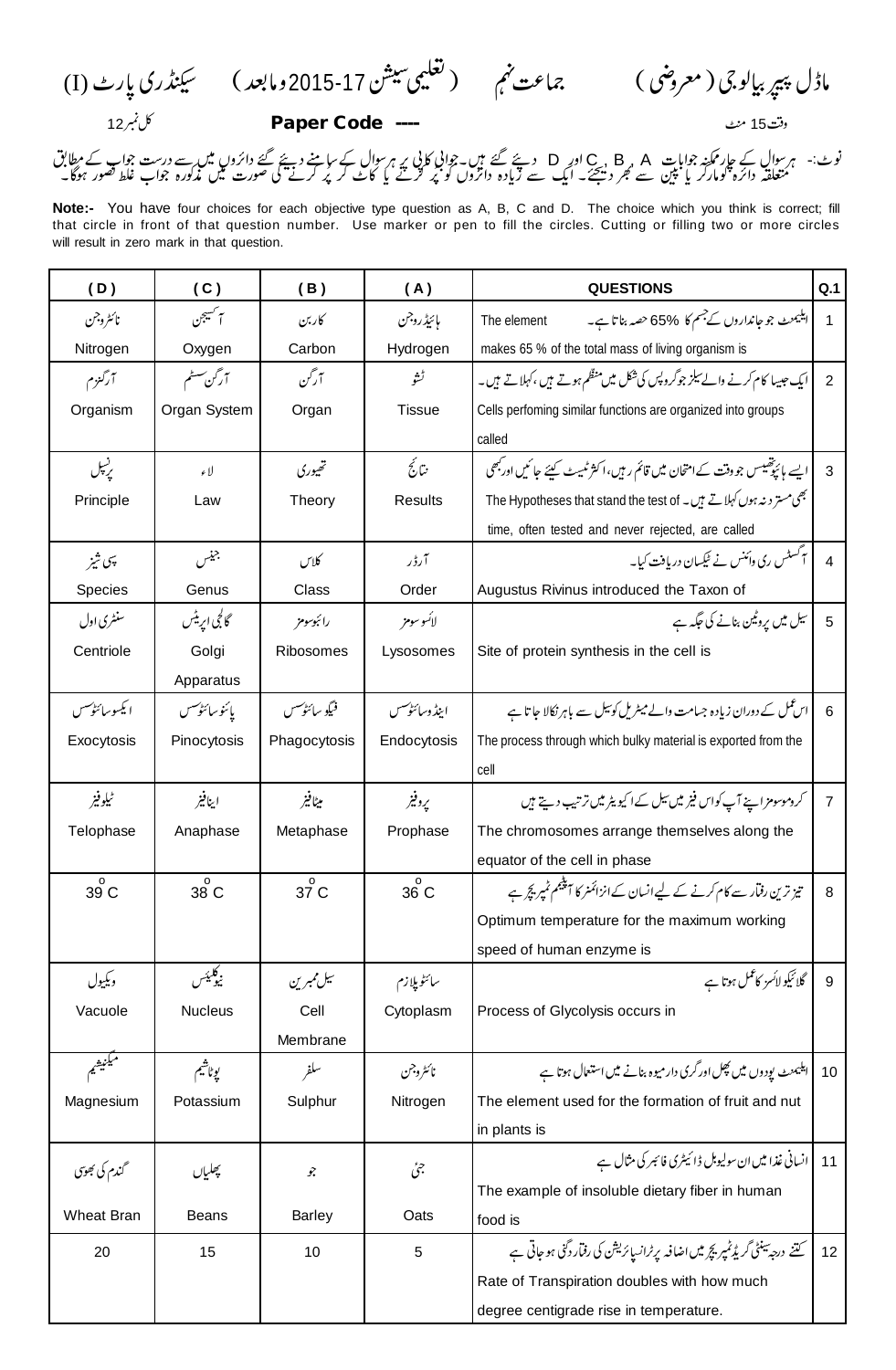| (I) $\frac{3}{2}$                            | 2015-17 | 34  | 48.72 | 54 |
|----------------------------------------------|---------|-----|-------|----|
| 48.72                                        | 64      | 745 |       |    |
| 45. $\frac{3}{2}$                            | 84.72   |     |       |    |
| 2. Answer any five parts from the following. |         |     |       |    |
| 2. Answer any five parts from the following. |         |     |       |    |
| 3. $\frac{1}{2}$                             | 34.72   |     |       |    |
| 4. $\frac{1}{2}$                             | 4.72    |     |       |    |
| 4. $\frac{1}{2}$                             | 54.72   |     |       |    |
| 4. $\frac{1}{2}$                             | 64.72   |     |       |    |
| 4. $\frac{1}{2}$                             | 74.72   |     |       |    |
| 5. $\frac{1}{2}$                             | 84.72   |     |       |    |
| 6. $\frac{1}{2}$                             | 94.72   |     |       |    |
| 7. Answer any five parts from the following. |         |     |       |    |
| (i)                                          | 1/2     |     |       |    |
| 8. $\frac{1}{2}$                             | 1/2     |     |       |    |
| 9. $\frac{1}{2}$                             | 1/2     |     |       |    |
| 1/2                                          | 1/2     |     |       |    |
| 2. Answer any five parts from the following. |         |     |       |    |
| 3. $\frac{1}{2}$                             | 1/2     |     |       |    |
| 4. $\frac{1}{2}$                             | 1/2     |     |       |    |
| 5. $\frac{1}{2}$                             | 1/2     |     |       |    |
| 6. $\frac{1}{2}$                             | 1/2     |     |       |    |
| 7. $\frac{1}{2}$                             | 1/2     |     |       |    |

(i) Explain the Symbols of Dengue Fever. (ii) Differentiate between population and community.

(iii) Biotechnology helps mankind, justify. (iv) Define quantitative and qualitative observation giving one example of each. (v) Explain why biologists report the result of their findings at National and International level. (vi) Give two reasons for the exclusion of Kingdom Fungi from Kingdom Plantae. (vii) Eucalyptus is harmful for other plants growing near it. Explain. (viii) Differentiate between benign and malignant tumors.

$$
(5x2=10)
$$

 **( 5x2=10 ) 3**

(۰۰۰۰) میڈیسٹ سے مسیب کر ب زرد کہ مسی کے رسمت پر برن کے علیہ<br>(viii) بی نائن اور میلکنپنٹ ٹیومرز میں فرق واضح کریں۔

## **3. Answer any five parts from the following.**

 (ii) (i) (iv) (iii) 37C (v)

(vi)

(vii)

 (vii) 

 (viii)

(i) Give two function performed by Cytoplasm. (ii) Cell works as an open system. Explain. (iii) Show the effect of hypotonic soloution on animal and plant cell. (iv) Enzymes lower the activation energy of chemical reaction. Explain two methods. (v) Birds have high body temperature than mammals. What would happen to the activity of a bird's enzyme if it is given temperature of 37C. (vi) Induced-fit model of enzyme action is more acceptable than lock and key model of enzyme action. Justify. (vii) Explain redox reactions in living organisms. (viii) Compare aerobic and anaerobic respiration with respect to site of occurrence and final products.

$$
(5x2=10)
$$

## 4۔ کوئی سے پانچ اجزاء کے جوابات تحریر کریں ۔

**4. Answer any five parts from the following.** 

 (i) (ii) (iii) (iv)

(vi) (v)

 (vii) 

 (viii)

(i) Explain the effect of deficiency of Nitrogen and magnesium on the plants. (ii) If we supply inorganic and organic fertilizers to plants, which one whould be first available to the plants for uptake and why? (iii) Balanced diet differs with age and gender. Explain. (iv) Pepsin is a powerful protein digesting enzyme. It does not digest the stomcach walls, which are mostly proteins. Justify. (v) Give harmful and beneficial aspects of transpiration. (vi) Differentiate between source and sink. (vii) Patients bleed from the nose, gums and under the skin in dengue fever. Give reason. (viii) Define universal donors and universal recipients.